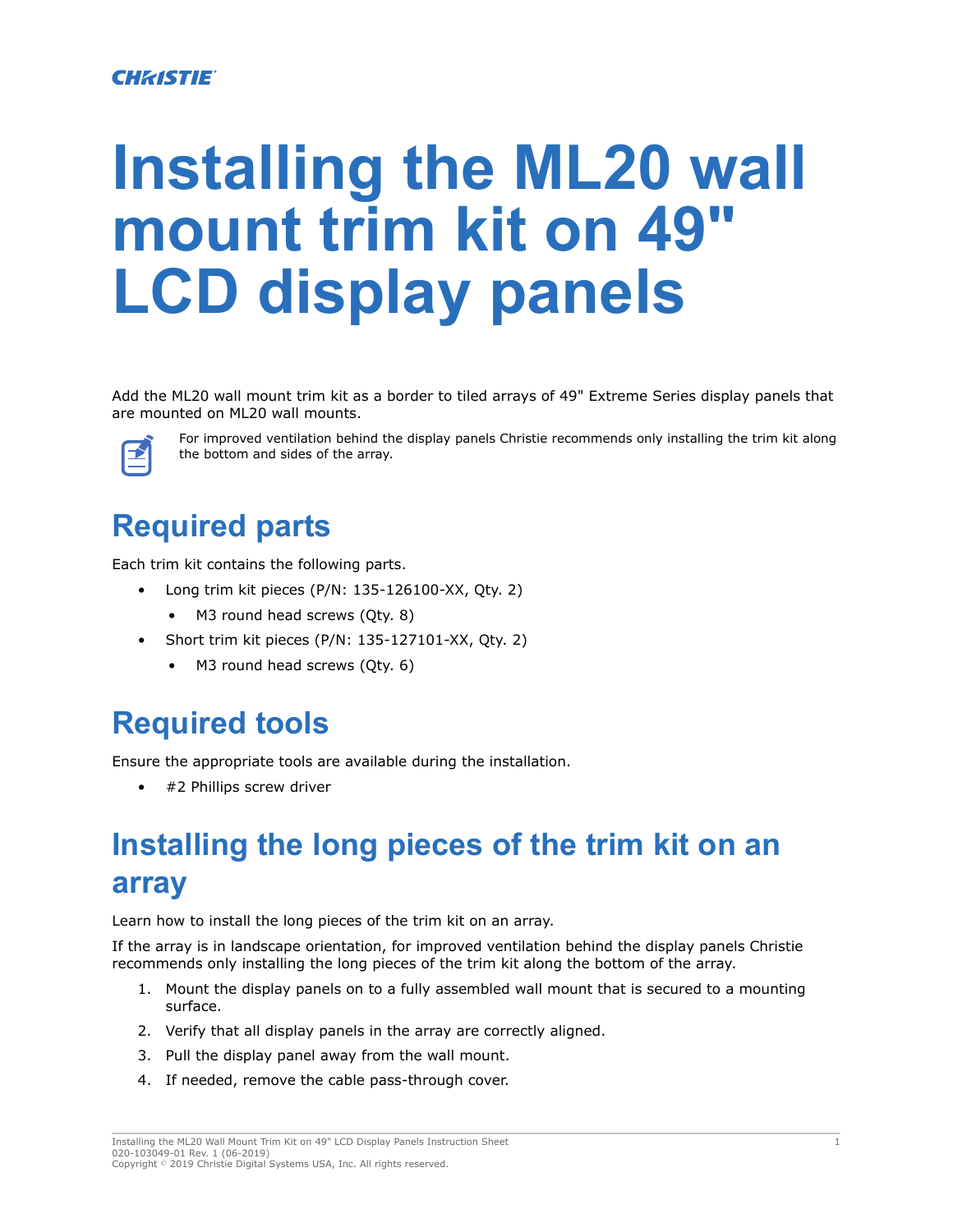

**Caution!** If not avoided, the following could result in minor or moderate injury.

Metal parts may have exposed sharp edges.

Removing the pass-through cover may leave sharp edges on the trim. Use a metal file to remove the sharp edges.

5. Using four flat head screws, secure one of the long pieces of the trim kit on to a long side of the array.



- 6. Pushing evenly on each side of the display panel, guide the display panel back into place until the locking tabs engage.
- 7. Repeat steps 5 and 6 for the long side of all panels at the edge of the array.

## **Installing the short pieces of the trim kit on an array**

Learn how to install the short pieces of the trim kit on an array.

- 1. Mount the display panels on to a fully assembled wall mount that is secured to a mounting surface.
- 2. Verify that all display panels in the array are correctly aligned.
- 3. Pull the display panel away from the wall mount.
- 4. Using three M3 flat head screws, secure one of the short pieces of the trim kit on to a short side of the array.